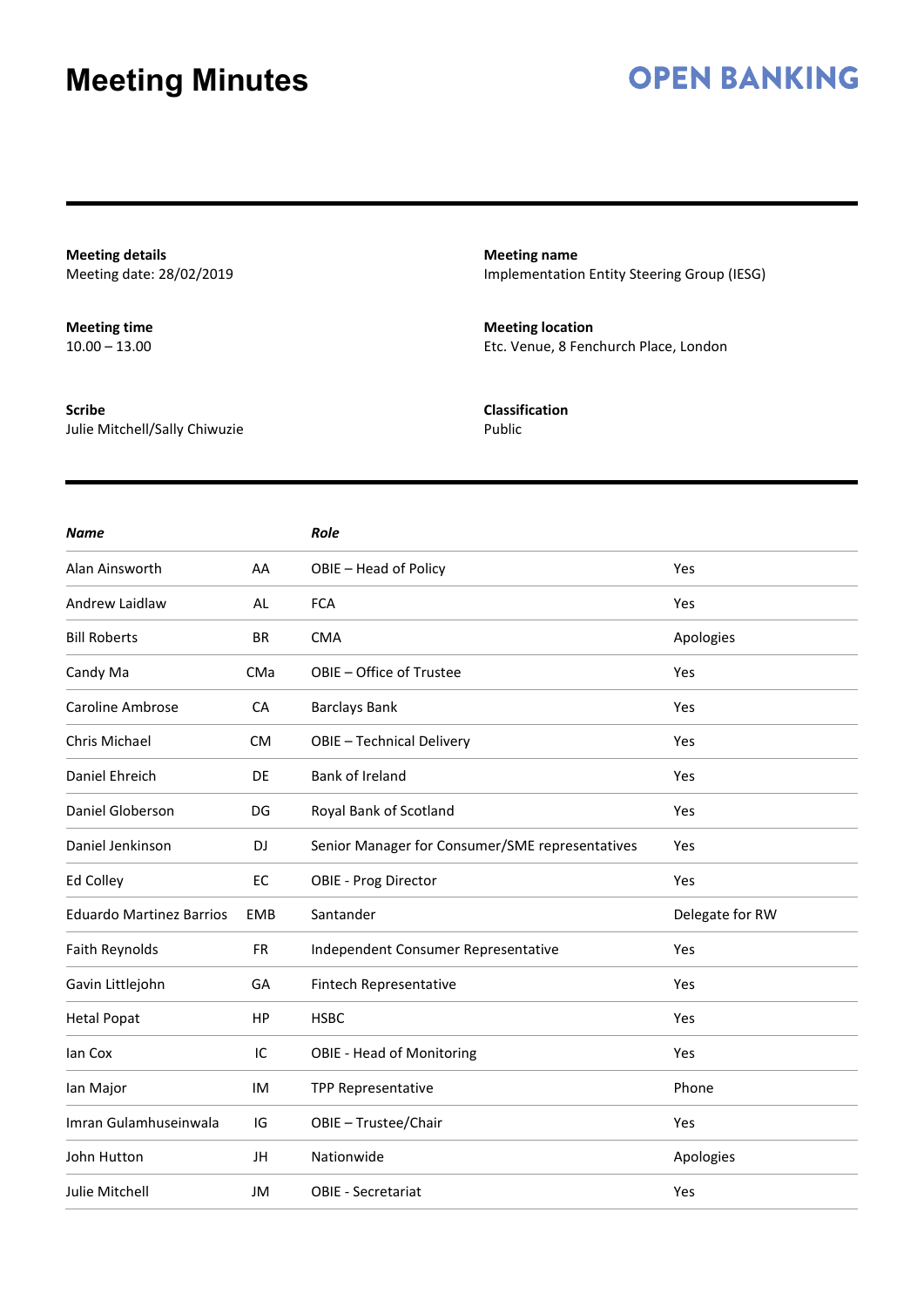## **OPEN BANKING**

| Laura Mountford     | LM         | <b>HM Treasury</b>                  | Phone           |
|---------------------|------------|-------------------------------------|-----------------|
| Mark Chidley        | <b>MCH</b> | Independent SME Representative      | Yes             |
| Mark Mullen         | МM         | Atom Bank                           | Apologies       |
| Matt Cox            | <b>MCX</b> | Nationwide                          | Delegate for JH |
| Paul Horlock        | DN         | Pay.UK                              | Yes             |
| Phillip Mind        | PM         | <b>UK Finance</b>                   | Yes             |
| <b>Richard Rous</b> | <b>RR</b>  | Lloyds Banking Group                | Yes             |
| Robert White        | RW         | Santander                           | Apologies       |
| Roy Hutton          | <b>RH</b>  | Allied Irish Bank                   | Yes             |
| Sally Chiwuzie      | <b>SC</b>  | <b>OBIE IESG Secretariat</b>        | Yes             |
| Thaer Sabri         | <b>RM</b>  | <b>Electronic Money Association</b> | Yes             |
| Vicki Hassan        | JG         | Danske Bank                         | Phone           |
| Will Curley         | WC         | <b>Tesco Bank</b>                   | Yes             |

#### **No. Agenda item**

#### **1.a – 1.b HOUSEKEEPING: MINUTES AND ACTION LOG**

- 1.1. **IG** opened the meeting and advised that there would be time in the meeting for AOB, during which AA would give an update on P14/P15, there would also be a short update on Nesta. **GL** advised that he would like to discuss the MasterCard intention to provide the Dispute Management System (DMS) for the UK. **PM** asked if **IG** would provide an update on the discussions that had taken place earlier in the week on the future governance of OBIE. **DG** wanted to have a discussion around the FCA and Two Way Notice of Revocation (TWNR). **IG** confirmed these would be addressed in AOB.
- 1.2. **IG** asked if there was any objection to signing off the minutes from January. **PM** asked about item 2.e, page 72, stating that the last IESG agreed to the creation of a Commercial API Working Group and that this was not recorded in the minutes.

*(Note: later in the meeting JM confirmed that in paper 2.h Working Group Rationalisation, submitted to the January IESG, it stated in point 2.3 Commercial API Structure. ''this new working group with be tasked…", there was no formal discussion during the meeting for this to be noted in the minutes).*

#### **APPROVAL - IESG\_APR\_LOG\_033- Other than as discussed above, there were no contentions, and IG signed off the minutes**

- 1.3. **HP** requested clarity on the mandate; he believed that there was agreement to items that came up from the EBA API Working Group to make sure the standard is fully PSD2 compliant, but nothing beyond that. **IG** advised that this was only the starting point. **HP** believed this was all that was funded, and in scope of the OBIE mandate.
- 1.4. **RR** asked about the action relating to the customer strategy. **IG** confirmed this was split across the two actions: one relating to representation on the working groups and the other through the consumer input into the articulating success piece. **RR** requested that when discussions take place on the future of Open Banking, that the customer strategy issue/consumer representation remains prominent**.**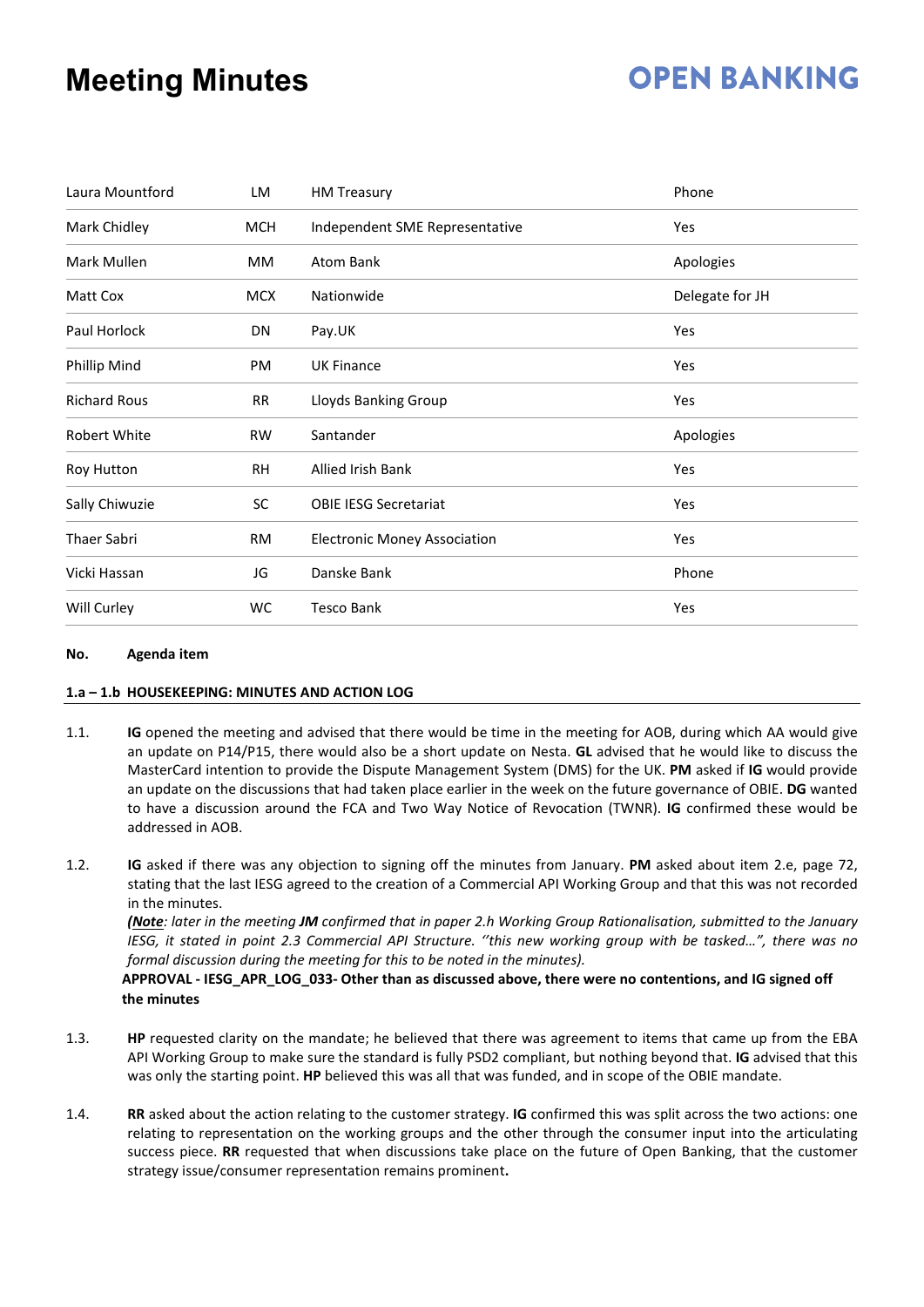1.5. **HP** questioned how OBIE would ensure that the future state looks at customer detriment and engagement, which are the two key drivers; it's not just about representation. **FR** added that it would be good to keep the articulating success on the IESG agenda, and requested a verbal update as to the current status at the meeting; and representation going forward still remains important.

**OPEN BANKING**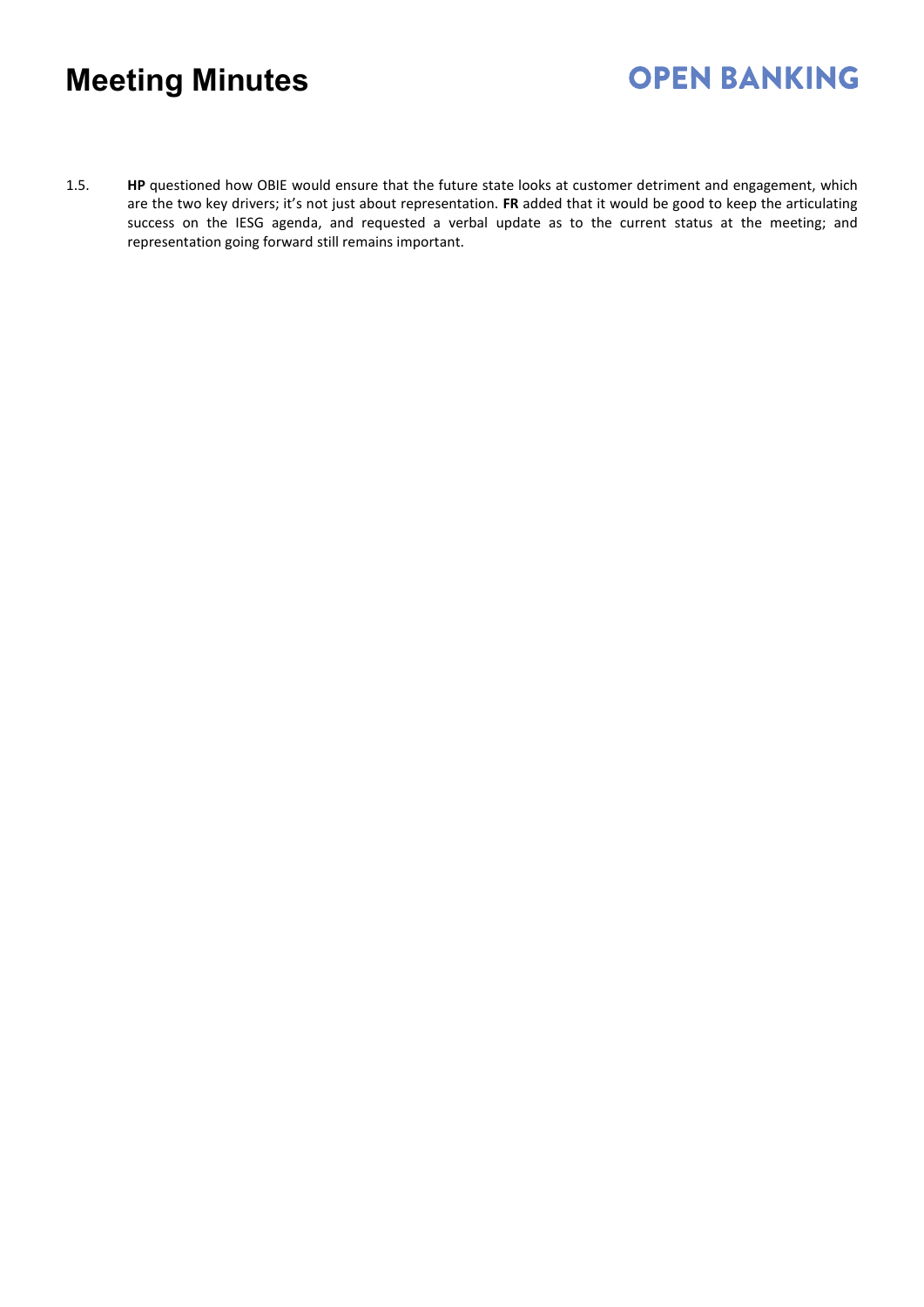### **OPEN BANKING**

| <b>ACTIONS</b>       |                    |              |                                                                                                                                                                                                                                                                                                                                                                                                                                                                                                                                                                                                                                          |                                                                                                                                                                      |                    |               |                    |
|----------------------|--------------------|--------------|------------------------------------------------------------------------------------------------------------------------------------------------------------------------------------------------------------------------------------------------------------------------------------------------------------------------------------------------------------------------------------------------------------------------------------------------------------------------------------------------------------------------------------------------------------------------------------------------------------------------------------------|----------------------------------------------------------------------------------------------------------------------------------------------------------------------|--------------------|---------------|--------------------|
| <b>Action Number</b> | <b>Date Raised</b> | <b>Owner</b> | <b>Description</b>                                                                                                                                                                                                                                                                                                                                                                                                                                                                                                                                                                                                                       | <b>Notes</b>                                                                                                                                                         | <b>Target Date</b> | <b>Status</b> | <b>Date Closed</b> |
| IESG_2018_301_146    | 31/01/2019         | EC           | <b>Incident Reporting and Procedural Elements: IG</b><br>requested EC seek input with Risk/Comms to include the<br>procedural elements as well as the technical<br>vulnerabilities considered, and think broadly about what<br>this means about formal, regulatory incident reporting.<br>The paper should explain precisely what these elements<br>of risk are and can refer to caching as a mitigant, include<br>what the SLA's are and review how the directory has<br>performed against those SLAs over an historic time<br>period. An update should then be provided to the<br>February IESG and PMG/TDA should also provide input. | Update 20/02: Update<br>provided in Programme<br>Update in February IESG<br>pack.                                                                                    | 28/02/2019         | Closed        | 28/02/2019         |
| IESG_2018_301_148    | 31/01/2019         | EC           | <b>Jira Ticket Closure: EC</b> to discuss ticket closure<br>categorisation with Simon Waller and the Testing<br>Working Group.                                                                                                                                                                                                                                                                                                                                                                                                                                                                                                           | Update 20/02: MI now<br>planned to be available for<br>April reporting.                                                                                              | 28/02/2019         | Closed        | 28/02/2019         |
| IESG 2018 301 149    | 31/01/2019         | <b>MCH</b>   | Nesta: Miles C and GL to catch up re his point on the<br>Global Open Finance Centre of Excellence can host this<br>and run the data set and control it at the University of<br>Edinburgh, which has a super computer set up for this<br>purpose.                                                                                                                                                                                                                                                                                                                                                                                         | Update 20/02: MC met with<br>NESTA w/c 11/02 to discuss<br>options.<br>IESG Update: IG still not sure<br>where OBIE sits on this and<br>will discuss further in AOB. | 28/02/2019         | Closed        | 28/02/2019         |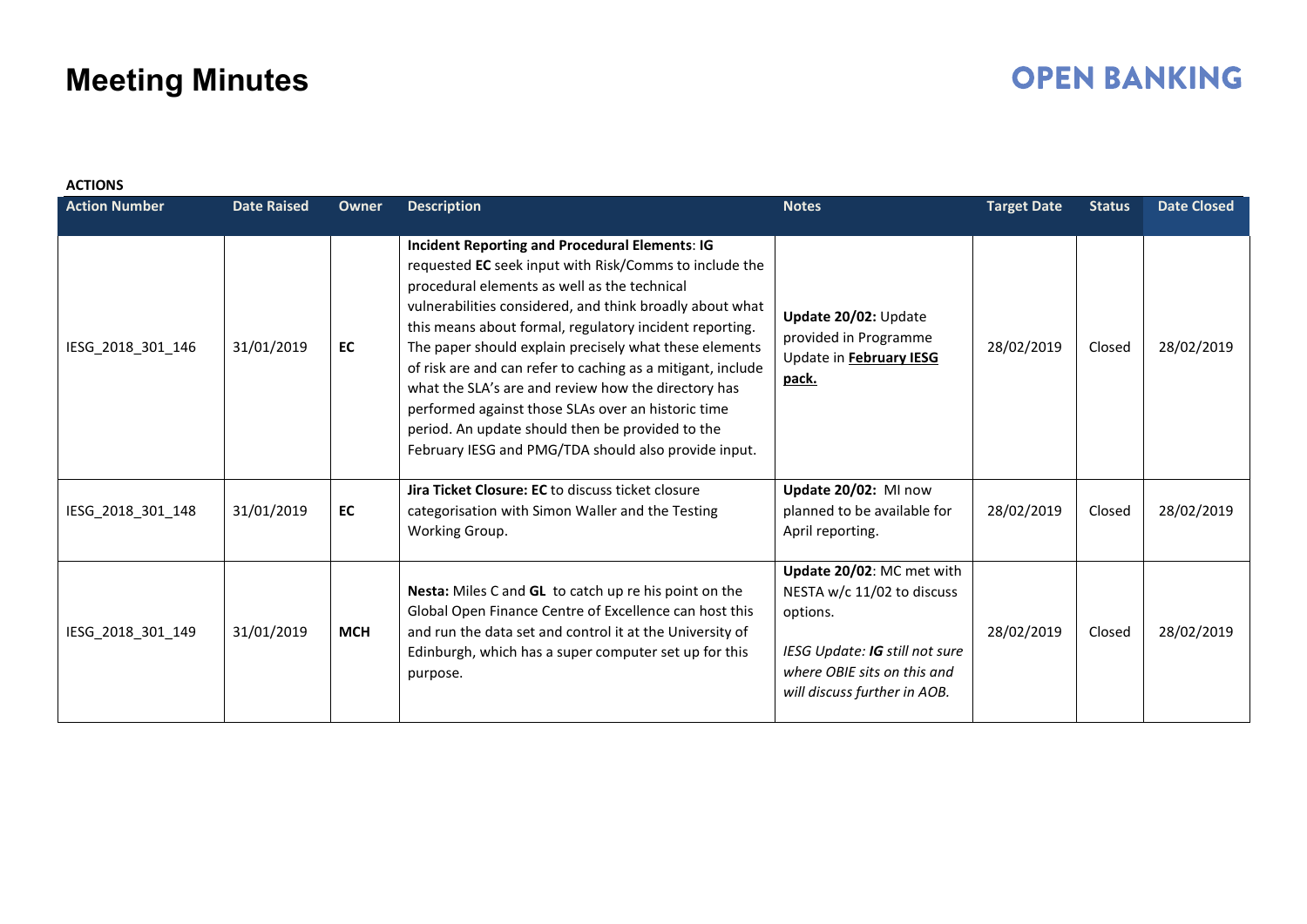### **OPEN BANKING**

| <b>Action Number</b> | <b>Date Raised</b> | <b>Owner</b> | <b>Description</b>                                                                                                                                                | <b>Notes</b>                                                                                                                                                                                                                                                                | <b>Target Date</b>       | <b>Status</b> | <b>Date Closed</b> |
|----------------------|--------------------|--------------|-------------------------------------------------------------------------------------------------------------------------------------------------------------------|-----------------------------------------------------------------------------------------------------------------------------------------------------------------------------------------------------------------------------------------------------------------------------|--------------------------|---------------|--------------------|
| IESG_2018_301_150    | 31/01/2019         | IG           | Articulating Success: IG/FR to figure out the next steps<br>- working with AA, craft a memo how to do this, what is<br>going to be addressed and obtain feedback. | Update 20/02: Further<br>discussion and work<br>required on this item. Item<br>rolled and AA to follow up<br>for March IESG.                                                                                                                                                | 28/02/2019<br>21/03/2019 | Open          |                    |
|                      |                    |              |                                                                                                                                                                   | <b>IESG Update: further</b><br>meeting is required and item<br>is not fully finalised.                                                                                                                                                                                      |                          |               |                    |
| IESG 2018 301 151    | 31/01/2019         | EC           | Working Group Rationalisation: FR to have offline<br>discussion with AA/EC around consumer representation<br>within working group set up.                         | Update 20/02: discussion<br>still required. Item rolled to<br>March.                                                                                                                                                                                                        | 28/02/2019<br>21/03/2019 | Open          |                    |
| IESG_2018_301_152    | 31/01/2019         | <b>CM</b>    | CR 54: CM to CM to review the CR, ensures it reflects<br>the points of principles that OBIE had here and<br>resubmit.                                             | Update 20/02: new CR<br>submitted for February<br>IESG.                                                                                                                                                                                                                     | 28/02/2019               | Closed        | 28/02/2019         |
| IESG_2018_301_153    | 31/01/2019         | EC           | ASPSP Calendar Concept: PM / EC to discuss ASPSP<br>calendar concept and how UK Finance can disseminate<br>information.                                           | Update 20/02: Meeting held<br>and broader ASPSP calendar<br>being established in<br>conjunction with UKF<br>supported by FCA<br>IESG Update: there is a plan<br>in process for creating the<br>calendar; discussions have<br>also taken place with FCA<br>and GL community. | 28/02/2018               | Closed        | 28/02/2019         |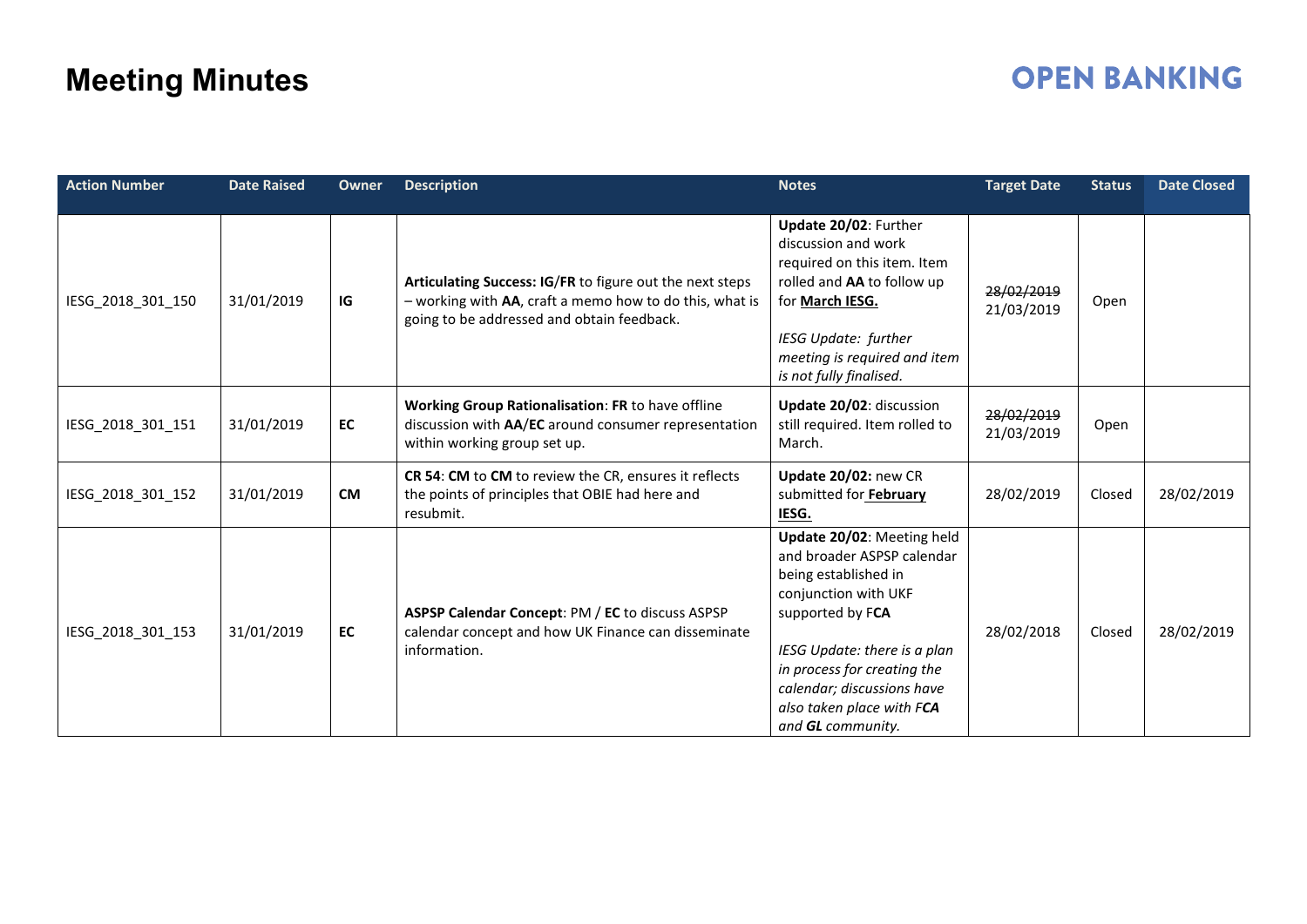## **OPEN BANKING**

#### **1.c PROGRAMME UPDATE**

#### *1.c.i OBIE STATUS REPORT*

- 1.6. **EC** advised the Amber status was not of major concern. The key things to highlight are the upcoming directory releases into production w/c 11 March, which have been in the sand box, and issues which relate to EIDAS and Release 3.1 have now been stabilised.
- 1.7. **EC** provided an update on the incident analysis on the directory and the ASPSP calendar. Activities that caused the outage have all been remediated and the incident reporting has been strengthened in the context of the directory (sandbox and production). An array of automation for tracking and reporting have been installed and discussed at PMG. More detail will be available in the coming weeks.
- 1.8. **IG** observed the directory was critical if the ASPSP was not caching; some are and some are not. **EC** advised that of the CMA9, there are two that currently do not cache, however, detailed discussions have been taking place to move towards a caching structure later this year. **EC** added that in a later release in the directory (late April), there would be an automated notification process. Currently, the notification of a revocation can only happen during business hours, but after April it will send automatic notifications out to the banks, which matures the caching concept for a number of them.
- 1.9. **DG** raised a concern around how long it would be cached for, the liability implication of getting stale and for a third party, who have had their regulatory status revoked. **EC** advised that the SLAs are much tighter now, and would not be anticipating multiple days of outage. **EC** advised that there were three levels that provide considerable protection. These are: a) caching, b) the infrastructure that sits within AWS; and c) the protection certificates. **RR** believed that a bank would be able to manually revoke a TPP and if the directory was down for a sustained period of time, there would be the opportunity for the **FCA** to get involved and advise the banks to pursue this process. **IG** stated this would be a sensible backstop, however, there would need to be a pre-agreed protocol. **EC** advised that the backstop would be manual checking. **IG** believed IESG was not the forum for this technical discussion but there was full transparency at TDA and if there were any further clarification questions they should contact **CM** or **EC** directly.
- 1.10. **TS** asked if the regulatory incident reporting could be looked at and how they divide up amongst the various parties. **EC** advised that from an incident reporting point of view that is with the regulated entities; the CMA9 have their regulatory reporting regimes as does every bank and it is that practice that is followed based on whatever the incident is. **TS** added that the EBA guidelines allow for delegation of that to a central entity, where that entity is running things and suggested that if it were OBIE they could be running reports for the entire ecosystem automatically.

#### **ACTION: IESG\_2018\_301\_159 - Nilixa Devlukia to discuss the EBA guidelines on regulatory reporting with particular regards to the delegation of incident reporting to third parties. It was suggested that this is put on the agenda for her next weekly meeting with the FCA. Due Date: 21 March 2019**

- 1.11. **GL** stated that in all the technical detail and discussions, he was hoping for more details around the process of releasing more items to the market. He stated the need to discuss when and how things would land and reasons for the timing.
- 1.12. **EC** provided an update on the ASPSP calendar. There are items in the calendar which are specific to the OBIE ecosystem, along with a broader array of points on implementation from the community that use other standards or their own APIs. The information is provided by the ASPSP itself and is not something that is created by either UK Finance or the OBIE. **EC** added that once the data begins to be populated, the summaries can then be publicised broadly across the TPP community.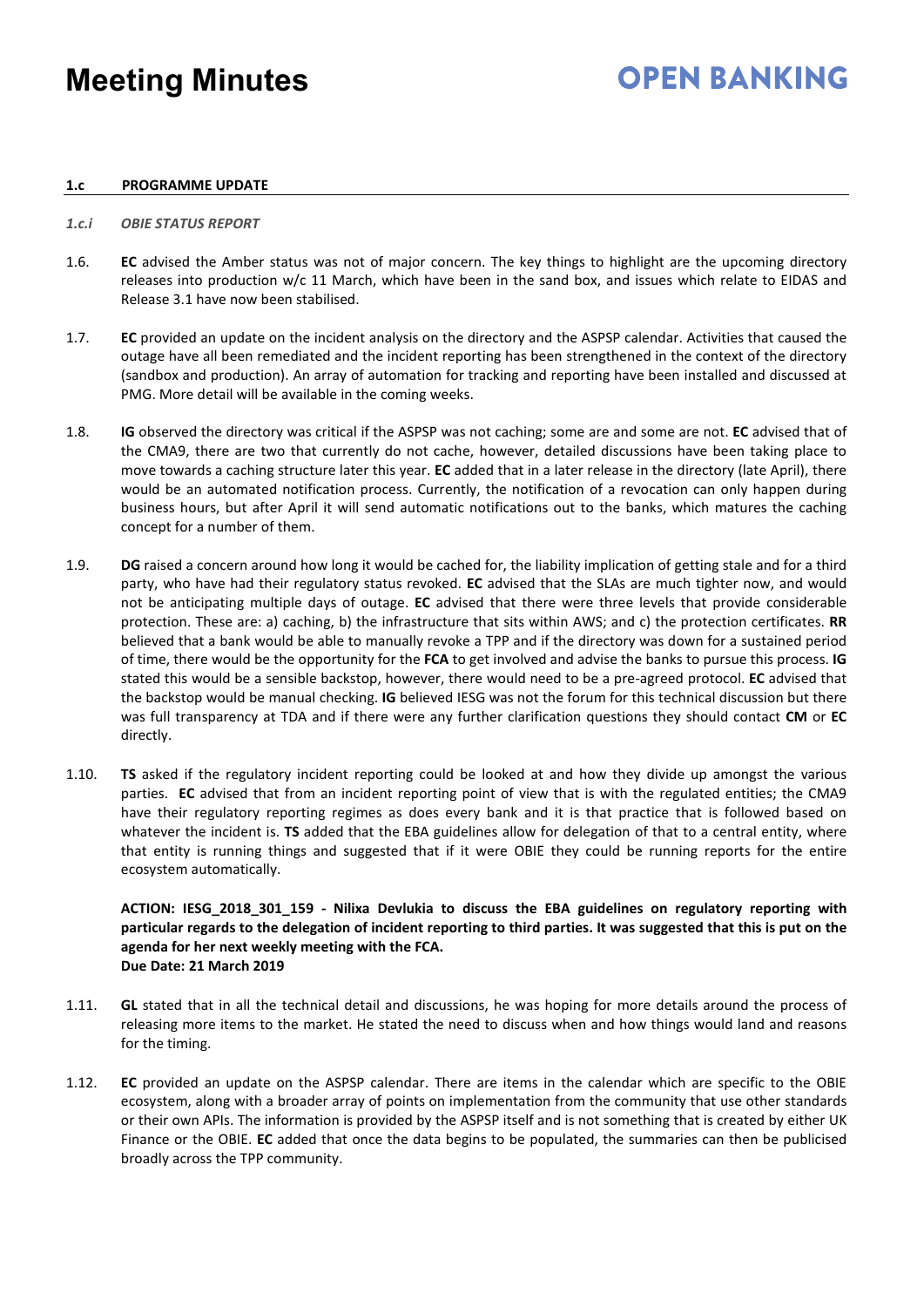1.13. **GL** believed that OBIE needs to present a more neutralised market style and hoped that Simon Waller's team would be able to complete the next step, while **PM** assists with the presentation. **GL** added that it would refer to compliance, security profiles, UK or other, API endpoints, information on who to talk to in developer portals and which DMS is in use, which are not necessarily related to OBIE specifications. **GL** stated that even though this is being hosted centrally it is important that it gives the opportunity for non CMA9 and non OBIE committed firms to write information to it. **GL** hoped that other firms would be unable to interfere with the data while it would be open to everyone. ETA for this is CoB 01 March.

**OPEN BANKING** 

- 1.14. **IG** believed this was a bigger scope than the ASPSP calendar was trying to address. **EC** acknowledged that this was the way the ASPSP calendar was built, and OBIE had worked with FDATA and other TPPs to ensure there is a set of comprehensive questions in place for the banks to answer.
- 1.15. **PM** agreed good progress had been made, and there was a list of agreed items, but understood those firms that were not enrolled on the Directory would not be able to write in their own information, and that a work-around needs to be sourced.
- 1.16. **GL** asked what percentage of ASPSPs in the UK market, or operating in the UK market are UK Finance members. **PM** advised that is was the vast majority, but did not know exact numbers; although there are 300 members. **IG** advised there were 100 ASPSPs enrolled in the directory. **EC** added there were 49 non CMA9 in the directory.

#### **ACTION: IESG\_2018\_301\_162 – EC to meet with the FCA / UK Fin to discuss proposals on how to encourage and incentivise ASPSPs to update the calendar.**

- 1.17. **GL** advised the FCA have made it clear that they expect firms to be communicating through the **RTS** timetable and this will be included in communications to encourage activity. **GL** asked if **TS** community had any payment ASPSPs – could **EC** share the list of things being covered with **TS**.
- 1.18. **AL** advised that at the recent EBA meeting with API initiatives and other representatives from across the market, TPPs having sight of what firms are doing and having central point of reference was a common theme. **AL** added that one of the questions that came up a couple of times was how automated would some of these resources be, so that the TPP can go in and interrogate that type of information. **AL** was not sure if that was something that had been considered.
- 1.19. **CM** advised that OBIE were looking to solve some immediate needs in the UK market, extending beyond the CMA9 – to help TPPs have a high level of understanding or who is doing what and when. There is a more significant requirement that is emerging across Europe, where there are thousands of ASPSPs who are introducing different versions of standards, and cannot be solved quickly. **CM** added the Berlin Group, Stet and the other initiatives, regulators etc. are keen that we all work together to solve the problem that TPPs have got when they are going to launch services across Europe with what could be extreme variability.

#### *1.c.i CMA9 UPDATE*

- 1.20. **IG** noted that the CMA was not represented at the meeting today. **IG** advised this was the last IESG before the Release 3 on 13 March and the Monitoring team have been working closely with the CMA9 to understand where they are on the individual drops, mostly they are aggregating around March, and there will be an attestation process in the run up to that. **IG** advised that he need to speak to the CMA next week and go through the full list of where all the individual pieces are and will then make some important decisions. **IG** invited questions from the CMA9 on their preparedness for Release 3.
- 1.21. **EC** provided an update on the Managed Conversion Launch Assistance (MCLA). It was reflective of the implementation plans from the CMA9 and others as they start to approach the March-June timeframe. **EC** commented that the provision of the new end points and App-to-App are to an extent disconnected. Once the new end point (V.3.1) is deployed, the MCLA approach will go through something similar to the Managed Roll Out in Release 1 and Release 2; this will be done on a gradual basis throughout the ecosystem. **EC** then provided an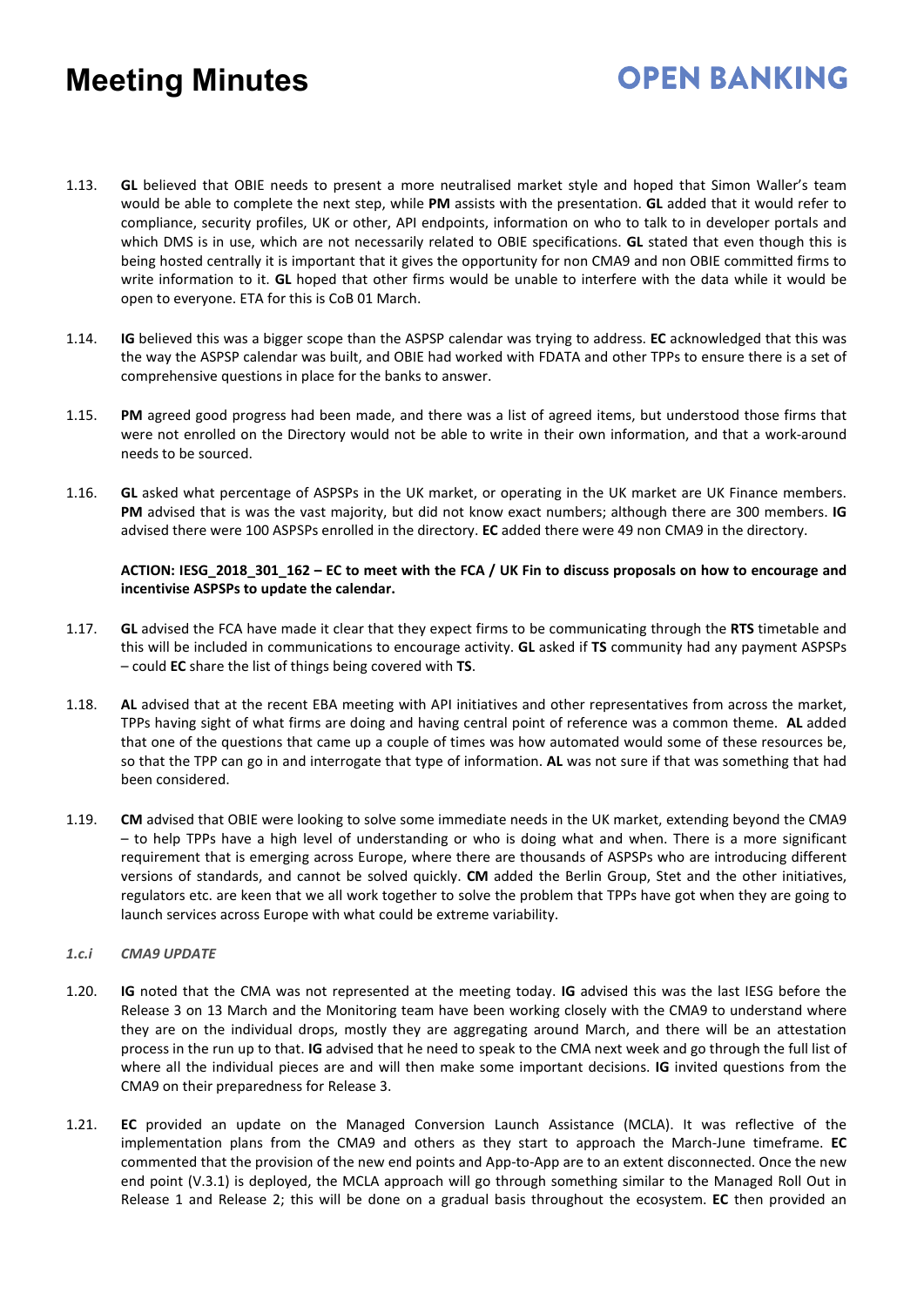## **OPEN BANKING**

update on App-to-App, which has slightly different timescales for introduction; some banks are later and delivery is by brand and device type. **GL** asked if it was OBIE's expectation is a release on 13 March followed by a roll out managed through to June. **EC** confirmed that was the case, adding that it might not take three months, but wants to ensure there is sufficient time to stabilise and resolve any defects that may arise.

- 1.22. **HP** stated HSBC were supportive and stressed the importance of giving the TPPs time to integrate and deprecate Release 1, which is not a PSD2 compliant format and make sure that September is not hit with problems.
- 1.23. **GL** agreed with **HP** except on the point relating to deprecation of Release 1, asking if that would be happening once everything is stable and ironed out. **GL** would like to see a smoothing effect so there is no deterioration of firms in the market using the API today, adding that it's not all about PSD2 compliance, but ensuring the market is able to continue using what they are currently working with until replaced by an improvement. **HP** agreed that HSBC were not supporting a hard stop. **IG** was also keen to ensure there were no switch overs as this has caused problems in the past. **EC** advised that as a parallel activity with the CMA9 end points, OBIE are also working with the live TPPs in the market and are aware of their plans for either upgrading to Version 2 or Version 3. **EC** added that he was not suggesting that all would deliver a Version 3 upgrade by the end of June, but there is phasing of movement between Release 1.1 to either Version 2 or 3. **EC** confirmed there had never been a statement of deprecation of Release 2 ahead of September. **GL** added that no one is using Release 2. **EC** advised that won't be the case in the near future.
- 1.24. **CA** believed the CMA9 need to consider deprecating later and Barclays need to actively give that commitment; she could not see why it would cause a challenge for the CMA9. **CA** was also concerned about Version 3.1, which in its entirety includes all products under PSD2 and for some firms, March will just contain current accounts, although there is a migration containing different products and **CA** believed that the CMA9 need to work closely with the TPPs on when those things are happening as there could be a risk of surprises. **CA** believed a piece of work was required to assess what is the worst that could go wrong and how that would be managed. **DG** was also in agreement and advised there were challenges finding TPPs that want to test with RBS for March, for 3.x. RBS have done early release for credit cards etc. which are by their nature released on 3.x because they are new, and the TPPs that RBS work with are working on Version 2 and they don't have a plan yet of when they are going to Version 3 – therefore creating a challenge. **CA** added that if TPPs have worries around Release 3.1, for firms that don't want to go to Release 2, they should be given the time and space to get to Release 3 in a thoughtful way.
- 1.25. **IG** believed the policy decision being discussed was to keep that last two Versions live, as a standard approach.
- 1.26. **GL** noted that in the original Managed Roll Out, there was testing in production because replication of a test environment was not possible with the CMA9. Today, the testing environments are nowhere close to the production environments and when this comes out in the market, we are going to be testing live again. Intense coordination is going to be required and the orchestration is going to be a very tough job.
- 1.27. **HP** noted that Version 3 brings a lot with it, including App-to-App. The CMA9 need to help firms across the line, the risk is that a lot of the benefits from March won't accrue into the ecosystem, but the intent is that we should seek to migrate firms that are working with the CMA9, so that they are on the right PSD2 compliance pathway.
- 1.28. **IG** observed that it was not being stated that Release 1/Version 1 stays live until September, nor all the last three versions have to be maintained. **HP** was not supportive of that. **IG** believed that it would be down to each individual bank being comfortable that 3.x has actually landed and then you turn of Release 1. **CA** believed this was fair, adding that Barclays would not be there by June, because of the move to 3.1, the move to additional products and a board ecosystem. **CA** would like a commitment to be given to **GL**'s community that is clearly not June, it's whenever the community is ready. It needs to be written down differently so that **GL** can communicate this to his stakeholders. **HP** advised he was happy for OBIE to act as an adjudicator for when a firm is ready to deprecate.
- 1.29. **GL** needed clarity: if a TPP is using Version 1, then reach a point where 3.1 is viewed as being "great" does that mean the TPP is also fully moved to 3.1. **EC** advised this was not the case, adding it was important, not just that the TPP has accepted that it is fit for purpose, but they have moved their in-market customers from whatever version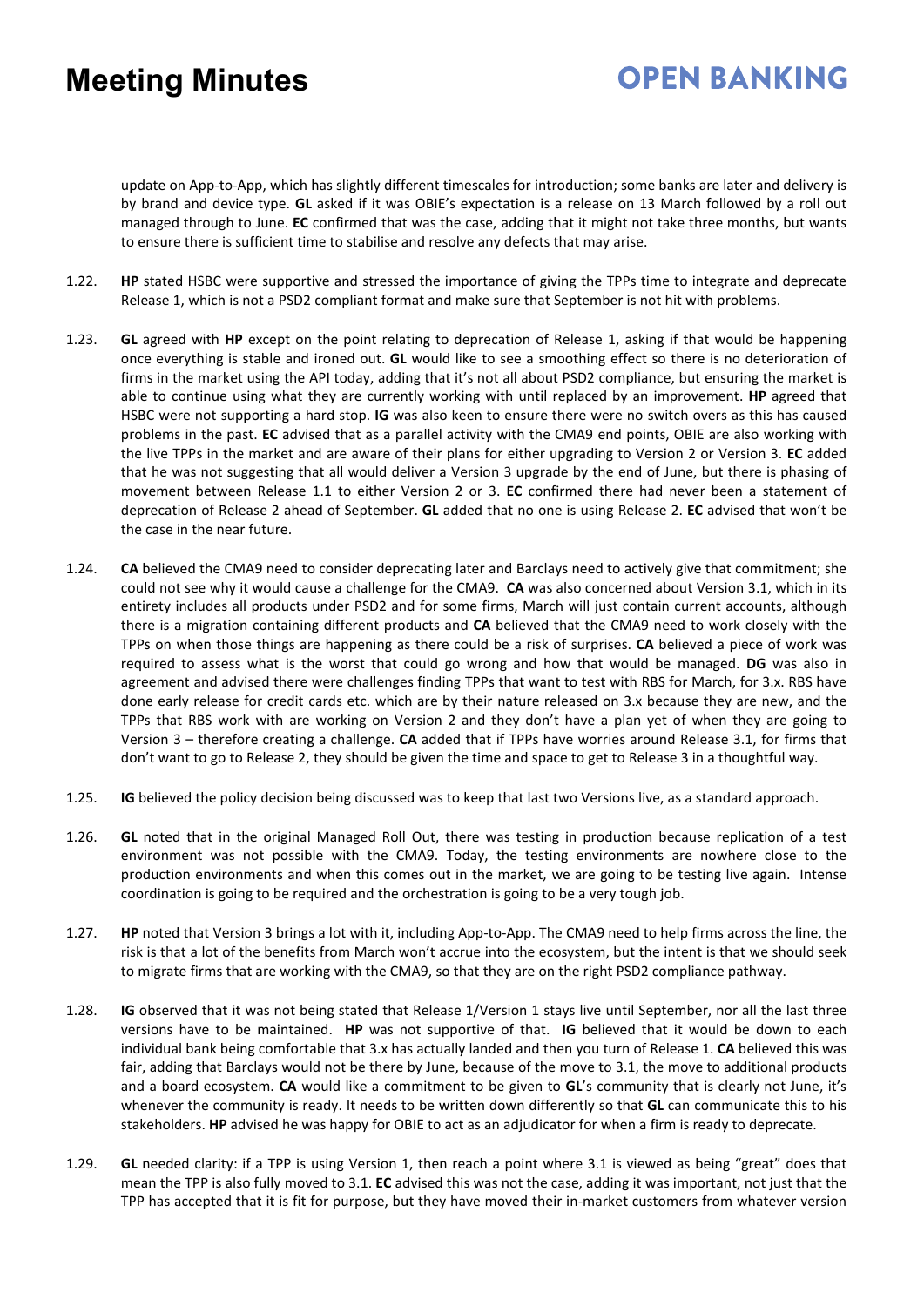## **OPEN BANKING**

they are on to whatever version they going to. Once complete and the TPPs are active with the CMA9 that is the point when it can be deprecated. **IG** reiterated **HP**'s point on what if the TPP doesn't want to move. **EC** advised that he already know that all of the TPPs are moving, some to Release 2 and some to Release 3.

- 1.30. **MCX** sought clarification; that September would be the cut off non PSD2 compliant end points; the policy is for the last two variants to be supported at any one time. There seems to be an extra problem whereby a number of the TPPs still on V.1, not planning on moving to V, planning on going straight to V.3.1, therefore as all of the CMA9 have slightly different delivery plans for when we would decommission Release 1, there is value in checking where those delivery plans are and is there any more flexibility within the June to September window, to provide extra support to TPPs. G:
- 1.31. **GL** was aware that all were trying to work to a flexible solution, adding that if a TPP were in a position where they were ready, Version 1 would continue; any version should not be switched off because a data has arrived. The primary concern is that the relationship between the TPPs and the customers isn't broken, during the process where the ASPSPs are maturing its delivery.
- 1.32. **IG** summarised that OBIE need to be crystal clear as to what the criteria are for decommissioning Version 1, those criteria are not just a data, nor based on the stability of Version 3.x, they are also based on the number of active TPPs with real customers that are still using Version 1 and their plans for migrating over. This should then be taken through PMG. **EC** confirmed PMG had already discussed this. **IG** requested to review this and the send out as a communication to IESG.
- 1.33. **HP** was concerned that the CMA9 have to move at the pace of the slowest. **IG** advised this was based on firm level. **HP** added that the CMA9 should not be held at the pace of the slowest TPP, they cannot veto the CMA9 upgrading, in line with an agreed formula. The CMA9 are obligated to ensure it works.
- 1.34. **CM** suggested this is something that should be handled in the Testing Working Group and the Operational Guidelines, where examples are covered of what can be deprecated and when, so there may be a requirement to put some of those into the Operational Guidelines and share, so it is documented and all parties are clear about the criteria. IG suggested that this should also be noted in the attestation process
- 1.35. **GL** suggested organising a call with TPPs, where someone from OBIE talks through this page. **EC** advised that most of the TPPs are part of the Testing Working Group, where this is discussed in significant detail.
- 1.36. **IG** asked **EC** to liaise with **GL** to find out what the best forum is to deal with his request and suggested bringing a member of the CMA9 to provide constructive input.
- *1.c.ii TPP FUNNEL*
- 1.37. **IG** noted the funnel continues to grow. **IG** advised that he had been approached by a number of TPPs who were happy with the decision around Account Holder Name and that it will now be included in the API. **IG** added that for non CMA9 ASPSPs, OBIE was trying to bring on more; and there were now 49 enrolled/enrolling in the directory. He was optimistic that there were another five over the next couple of weeks.
- 1.38. **EC** reiterated that Tesco and New Day were the most recent joiners and advised that there was active dialogue with approximately 30+ firms and discussions have taken place around terms and conditions.
- 1.39. **TS** asked if there were all UK banks. **EC** advised that some had non UK headquarters.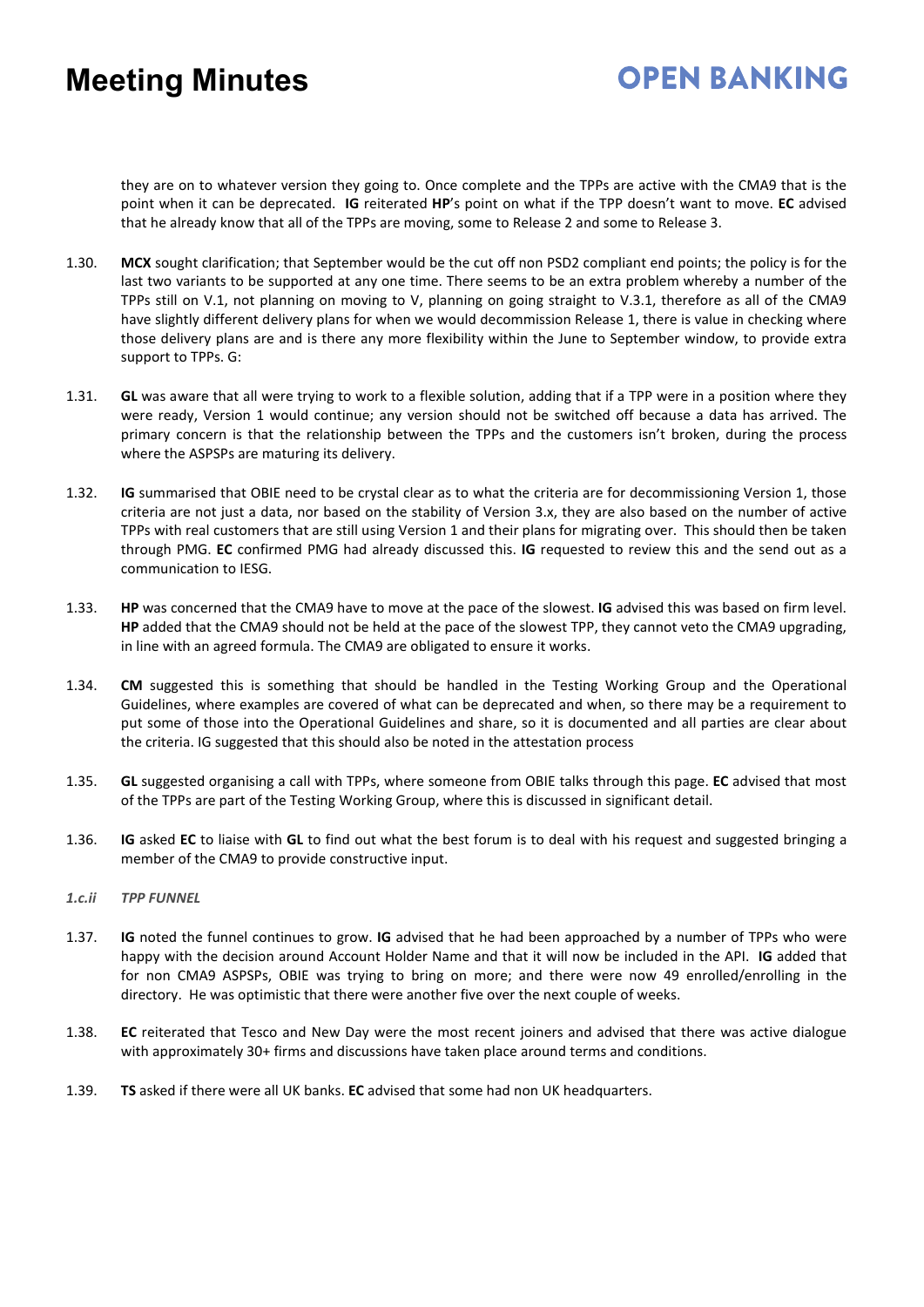### **OPEN BANKING**

- *1.c.iii API KPI*
- 1.40. **IG** observed the trend was positive.
- 1.41. **EC** stated a number of the CMA9 have put remediation activities into performance or availability which are beginning to show up in these numbers. **EC** expected API numbers to climb steeply and see more activity across the ecosystem along with more live PISP activity.
- 1.42. **CM** raised the following points:
	- 1.42.1.1. Performance figures are encouraging, particularly when comparing API performance to screen scraping performance. He had no hard evidence on this, so would be useful to get some validation from TPPs.
	- 1.42.1.2. Concern raised at EBA Working Group was around availability for PISPs, they need to be closer to 100% for PISPs who exist in the market to move to Open Banking, or for new PISPs coming into the market.
- 1.43. **AL** advised there was a long discussion around this last particular point and payment status. The EBA and the Commission will probably come back to again at the next meeting. The TPPs in the room were making quite compelling arguments as it has led to some practical challenges for them and equally there were arguments that it was too late to start adding new requirements.
- 1.44. **IG** asked if the EBA Q&A tool was still the mechanism by which OBIE would hear things, or is there another mechanism. **AL** advised that there may be a mixture as the Q&A is quite static and difficult to add to, so a different approach may be required and there might be feedback at the beginning of the next meeting. **IG** confirmed that OBIE is a member of the group and will stay close to this matter.
- 1.45. **IG** confirmed that in terms of PISP activity, Adyen were now allowing real customers to purchase tickets via KLM. **EC** added that it is an open product and available to any merchant, with an active sales team, therefor volume is to be expected. **IG** asked if OBIE were getting comfort from the TPP and ASPSP side that the performance numbers were agreeable.
- 1.46. **RR** stated that for the second month in a row, the availability and performance figures for LBG are ones that he doesn't recognise, and the team doesn't understand that since they have reported 100%, have followed the MI SLA guidelines how LBG are now coming out at 95-96%. **RR** confirmed the LBG team have been trying to discuss with OBIE to understand the difference between what LBG are reporting and then what gets published.
- 1.47. **IG** stated he was frustrated that there was still no agreement on what the numbers are showing. Is the challenge process working? **EC** responded to **GL**'s question on whom at OBIE has responsibility for this; confirming it was the Operations unit. In terms of the broader question; there have been discussions with a number of the CMA9 around the period of availability monitoring and **EC** believed this was the case with the LBG numbers. **EC** believed OBIE and many of the CMA9 were now in a good position, but would happily engage with LBG to discuss their issues further.
- 1.48. **IG** requested that if any CMA9 participants were still not happy with the numbers, either write to **IG** over the next two weeks and before the next IESG, so OBIE can consolidate where there are discrepancies. It is important to move away from the debate around the numbers and look at what needs to be done to support this. **IG** added that prior to writing, it would be helpful for the CMA9 to liaise with **EC**.

**ACTION: IESG\_2018\_301\_155 – Following on from the challenge posed by RR re the MI numbers, an email will go out from the office of the Trustee informing CMA9 members that any disagreement with the KPI methodology reported should be reported to EC and then to The Trustee if said discrepancies remain unresolved. The email**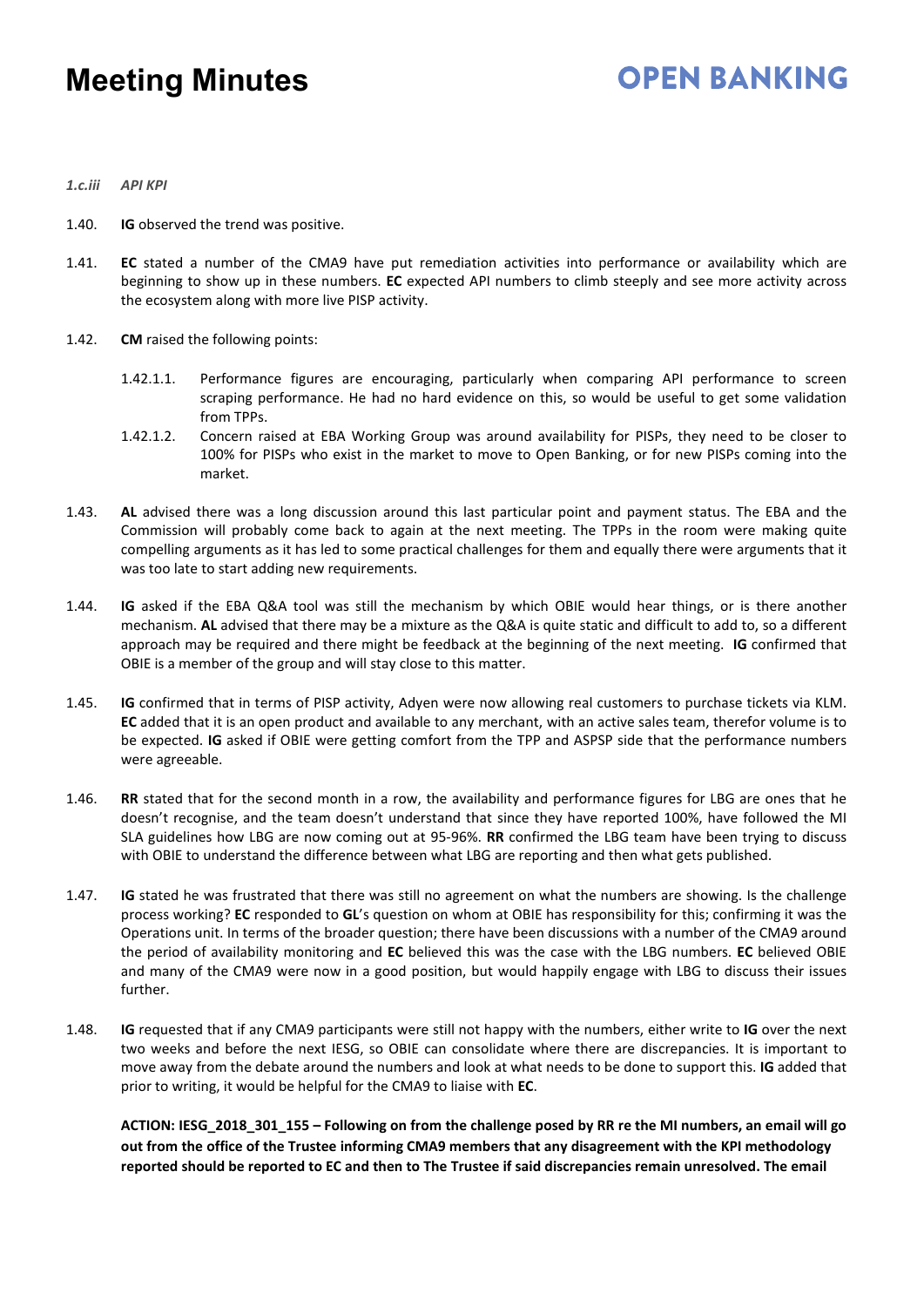## **OPEN BANKING**

#### **will be issued from the Office of the Trustee and a two week period assigned for receipt and resolution by EC in the first instance. Due Date: 15 March 2019**

- 1.49. **IG** added that included in the MI will be the review of customer numbers; however he needs to discuss this with the CMA first. It is important to ensure those numbers are correct and agreed before landing them in the public domain.
- 1.50. **RH** stated there was an issue relating to customer numbers and success; as a smaller bank, is getting APBs to engage with them, it seems that by default the commercial organisations focus on the big four. **RH** advised that customers are approaching AIB wanting to use various apps/software and that company is stating that they will work with AIB next year. **RH** wanted to know how to encourage TPPs to work with them, which will then promote the use in numbers. PM echoed **RH**'s point, stating that large numbers of smaller or medium sized APSPs are reporting that issue across the ecosystem.
- 1.51. **IG** suggested **GL** and **RH** discuss this outside of IESG. **GL** referred to the TPP funnel chart, noting that 135 firms are still waiting for NCA authorisation and there are also 36 in the AIS category that will have operations that are likely to be ready to come to market in Version 3.1. **GL** expected the OB customer volumes to spike once Version 3.1 lands and firms move out of testing phase into production. **IG** added that clarity around Account Holder Name will help with adoption.

#### **2.a CHANGE REQUEST 54: ACCOUNT HOLDER NAME**

- 2.1. **IG** advised the team had worked through a set of standards to incorporate Account Holder Name (AHN) as there was some ambiguity around how the AHNs were defined; this has gone through TDA. **CM** advised that OBIE are publishing Version 3.1.1 and have already published the first release and are due to publish the final version in the next couple of weeks. This is a non-breaking change that includes some additional extensions to enable different types of account names to be provided in different circumstances. This CR is to ask the CMA9 what they are going to implement and by when, and confirm that it has gone to PMG for impact assessment. **IG** reiterated that this CR does not include an implementation date for the CMA9 and OBIE are intending to make sure the standard gets done and enables all participants to implement in time for September; or earlier if they can. With regards to the CMA9 there are bilateral discussions taking place that will cover this topic, and the CMA9 are to revert by 01 March with their view as to when they can implement
- 2.2. **CM** advised that the standard allows for the name of the account as displayed, allows for the full legal name of the account holders – a name of an individual, company, joint accounts or powers of attorney etc. It is flexible because there is some ambiguity around exactly what is required for what type of account. **CM** added that OBIE wanted this in the standards so that regulatory requirements can be met as soon as possible.

#### **APPROVAL: IESG\_APR\_LOG\_034 - IG approved Change Request 54 – Account Holder Name (AHN)**

2.3. **IG** advised the European standards had done this already and asked if OBIE standards were harmonised with them, or are OBIE taking a different approach. **CM** was not able to answer the question.

#### **2.b V4 PROPOSITIONS (AND IMPLICATIONS OF ANY RELEVANT Q&A) NUMBERS: P8, P9, P22, P2**

- 2.4. **IG** summarised that this was the agreement of the proposition documents for the outstanding P items for Release 4/Version 4. **IG** reminded IESG that once the propositions are agreed then they go through a process for getting turned into standards. These items have been through a thorough consultation process and **IG** did not believe there was anything contentious.
- 2.5. **FR** raised a point on P2, which did have feedback provided; given the changes and that most items are optional for P2, **FR** observed that she did not see any of this feedback incorporated in the paper. Are they now off the radar – particularly relating to Redirection of Revocation? **CM** responded that this was still being looked at; this paper is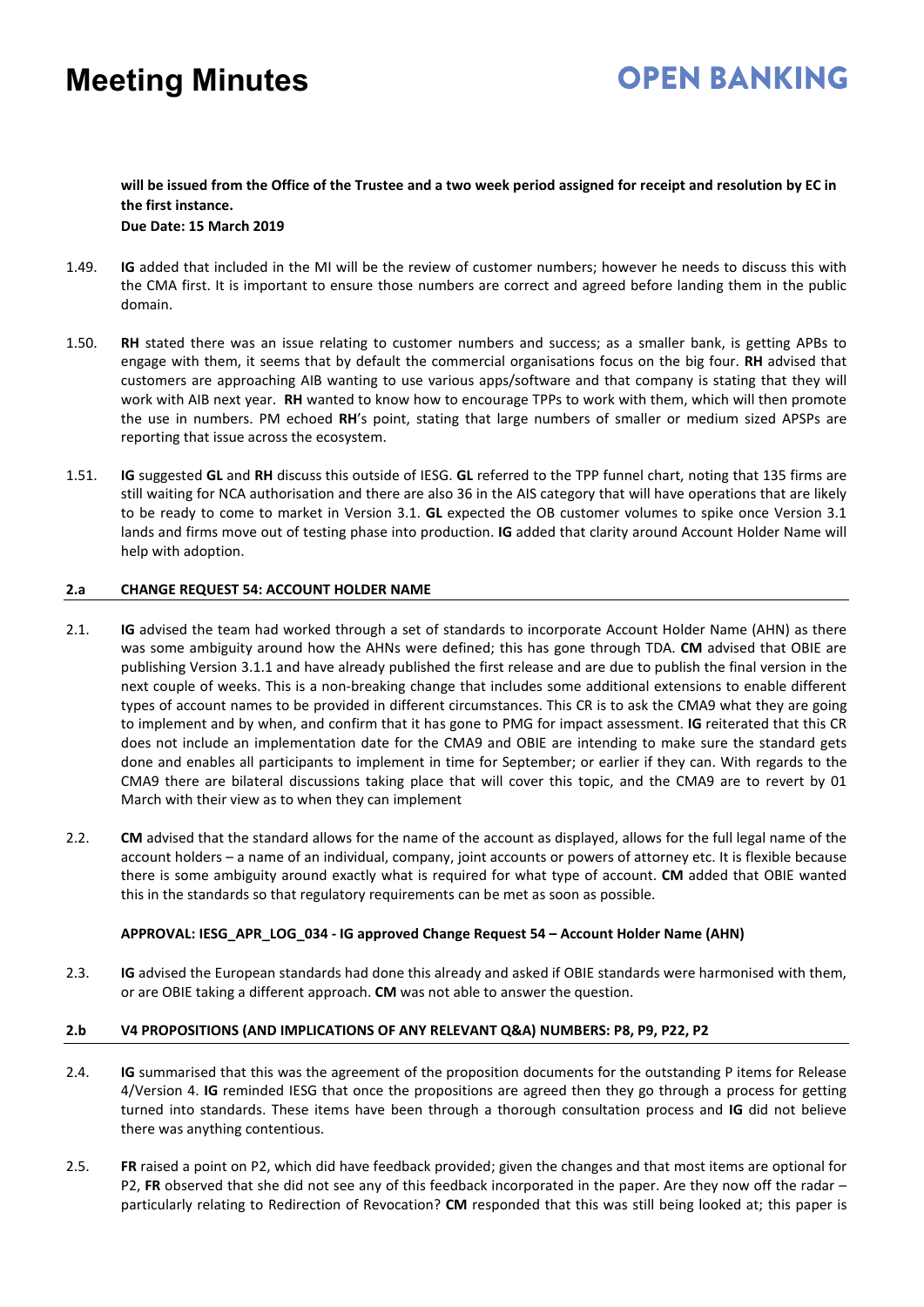## **OPEN BANKING**

about providing a technical mechanic, which is optional – if access was switched off an ASPSP could notify the TPP. Access dashboards and what may or may not be required from a customer experience guideline point of view is still being looked at, and it not part of this core proposition.

- 2.6. **IG** advised that as there is more clarity from EBA/FCA there will be a need for the change request process to address those items. This is not the end of the story for this.
- 2.7. **MCX** clarified that OBIE are recommending to approve this, knowing that there is still some ambiguity in the legal position about what can be revoked and when, therefore the view is it will be approved and pick up anything else as it becomes clear in a change request. **IG** mildly disagreed with **MCX** wording, but believed there was sufficient comfort around what the functionality ought to be, and rather than wait for 100% clarity from the EBA and not produce any standards and have not ability to hit the September timeline, OBIE are trying to the best it can, given the limited certainty. **DG** asked if it was possible to get clarity sooner as it not just about the CMA9 investing in the standard, it's also the expense of developing those in the various channels etc. **DG** advised that expenses were already being incurred with development in mobile and corporate channels. **DG** added that items like Two Way Notice of Revocation – what if that is not going to be allowed; the RBS can stop spending on this item.
- 2.8. **FR** disagreed with **DG** and it does begin to get into a position where the consumer has little control and felt **DG** was suggesting there wasn't a need to show the list of consents or permissions that the customer has linked to their account. **FR** stated that to give customers the means by which to share their data, **DG** suggestion was off the table and stood in the face of good, clear, transparent principles. **DG** agreed with **FR** with his consumer hat on, yet RBS needs to understand if they can legally advise their customers that if they ask them to stop sharing their data, RBS must advise "no". **FR** added that consumers should be able to see a list of permissions they have granted; even if they can't stop them.
- 2.9. **IG** advised this proposition didn't relate to lists of dashboards. **CM** added this proposition was about the messaging/notification method by which, if a customer did revoke access at the ASPSP the TPP could be notified.
- 2.10. **HP** asked why the point was not resolved as to whether customers should be able to revoke; authority can be cancelled even if the consent between the customer and the TPP is maintained, then reauthorised just like it is when the 90 day period is up. **AA** agreed with **HP** and advised that it is being discussed with the F**CA** as the EBA position is not clear.
- 2.1. **IG** added that if OBIE is advised that it is non-compliant to show the consent dashboard then OBIE will have to review again. However this item is not in the P2 proposition document. **AL** stated it was worth noting the Q&A that does answer some of the questions; but there is a live, on-going debate in other jurisdictions with regulators. **AL** advised that there was nothing in PSD2 that states a bank should do any of this; so on the face of it from a TPP perspective it could be argued, the more customer functionality you offer it has the potential to disrupt or create problems for the TPPs. **IG** agreed that it can't be an obstacle or frustrate the TPPs, but if there is clear evidence that the consumers appreciate having it; **IG** would have to revert and look at the research that OBIE did. If it proves helpful to package up ASPSPs conversations with the FCA then it should be made available. **RR** stated that customers expect to be able to go to a place that they trust and stop something; if they trust the TPP that is great, however the customers will expect to be able to switch items off at the bank. **RR** added that if a customer then becomes fed-up with a TPP they don't want to be told by their bank that they have to go and talk to that organisation and regulators need to be sticking up for the customer.
- 2.2. **FR** questioned whether a consumer should be able to revoke at the ASPSP and a second layer of should the consumer be able to see a list of permissions at the ASPSP. **FR** believed there is limited consumer representation at the various jurisdictions and was concerned about the nature of the conversations taking place, where there is scant regard being given to what consumers want and need. **FR** asked if OBIE, the TPPs and as a group could agree on a basic list of being able to see.
- 2.3. **IG** suggested taking this off line, it was a fair and reasonable point but OBIE must work under the construct that they have been given. **FR** reiterated her point and requested the group to put pen to paper and for the Trustee to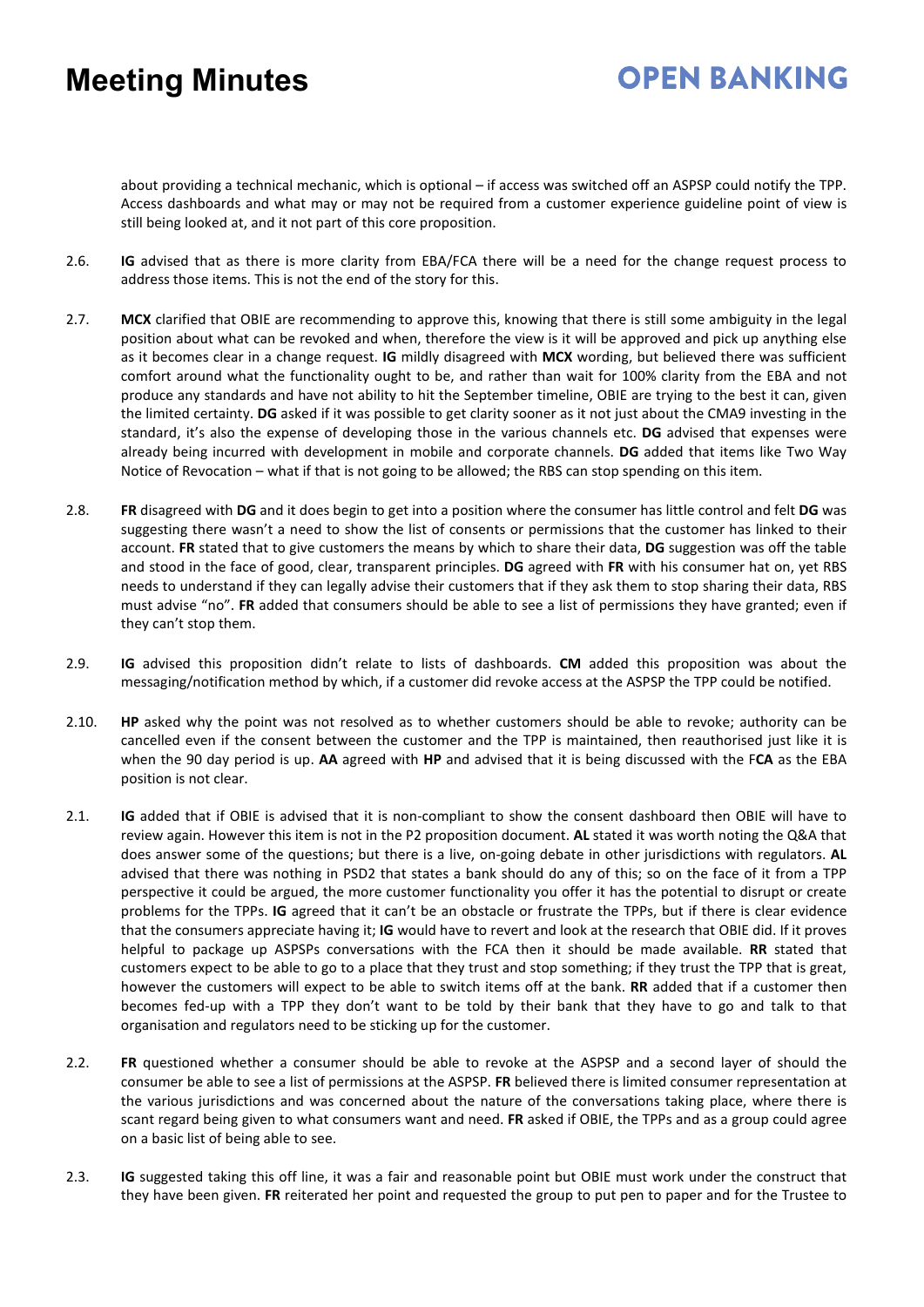## **OPEN BANKING**

champion it with the other jurisdictions. **CM** suggested a potential route for this was to raise it at a topic at the next EBA Working Group. **FR** asked if she could join the next meeting. **HP** stated that if OBIE would like to put this forward based on the research they have, HSBC would be happy to support OBIE in that forum. **HP** advised that HSBC believe this is the right customer outcome. **CM** advised that this was included as a recommendation for all ASPSPs and a requirement under the CMA order for the access dashboards in the customer experience guidelines. If this is going to be redacted, that would need a change request, and this is a separate issue to P2.

- 2.4. **IG** believed that in Europe or elsewhere, no one had said that one cannot offer a dashboard. **FR** stated it takes just one Q&A in Europe to blow this out of the water. How is this stopped as other jurisdictions are lobbying against these dashboards?
- 2.5. **RH** observed that the CMA9, consumer reps, TPPs do not object in the UK. **IG** noted that under the CMA Order, as Trustee he cannot require, nor can the CMA9 do anything that would make them non-compliant with PSD2 and added that OBIE would do their best to combine forces, but was a conversation that **FR**/**AA** should have.
- 2.6. **RH** also wanted to reinforce the point around Commercial APIs and that when they are built they should not require the CMA9 to move to a Version 4 or Version 5 of the API Standards otherwise it will create work for TPPs and the banks for things that are non-mandatory.

**APPROVAL: IESG\_APR\_LOG\_035 - As this had gone through a thorough consultation process, and were ready for these propositions to be signed off, in order that they can be turned into standards. IG approved the V4 propositions.** 

#### **2.c SIR UMBRELLA AND TPP STANDARDS PLAN (I.E. CEG & OG UPDATE)**

- 2.7. **IG** advised the IESG that this was an update on an additional document that the team want to create that will help participants in the ecosystem to better navigate the suite of standards that have been created; which is more than just technical standards and includes the Customer Experience and Operational Guidelines. **IG** did not believe it was contentious and shouldn't contain any new information. **AA** agreed, it was a wrapper document that brings everything together.
- 2.8. **IG** advised that when conversations take place with non-CMA9 ASPSPs and TPPs they are a little confused about some of the items that have been created, so this is a housekeeping exercise.
- 2.9. **FR** asked a question relating to the MI and where does that land? **AA** advised in effect it will land within this document.

#### **2.d TRUSTMARK**

- 2.10. **IG** stated that in the last meeting the opportunity to discuss Trustmark was lost, however, the paper has been resubmitted to this meeting. **EC** and the team have created a process for investigating Trustmark over the course of the next three month and page 71 shows the short term plan **IG** would like the team to execute and return to the March IESG with a more detailed update.
- 2.11. **EC** added that there are a number of issues that have been identified and there is a need to reach a house view on; he was sure these were not the only issues and would welcome input from all communities to ensure OBIE have answered all the issues. **EC** advised that he had also spoken to the team at PayUK who had interest in doing this too.
- 2.12. **IG** noted there was more insight available on what a consumer wants and this also tends to tie in with some of the work that **FR** has been conducting with the Lending Standards Board (LSB) who have been looking at Code of Conduct and suggested that some of that information could be shared with IESG after the meeting. **IG** agreed that he would also sit down with the LSB to understand some of their perspectives. **IG** added that this idea stemmed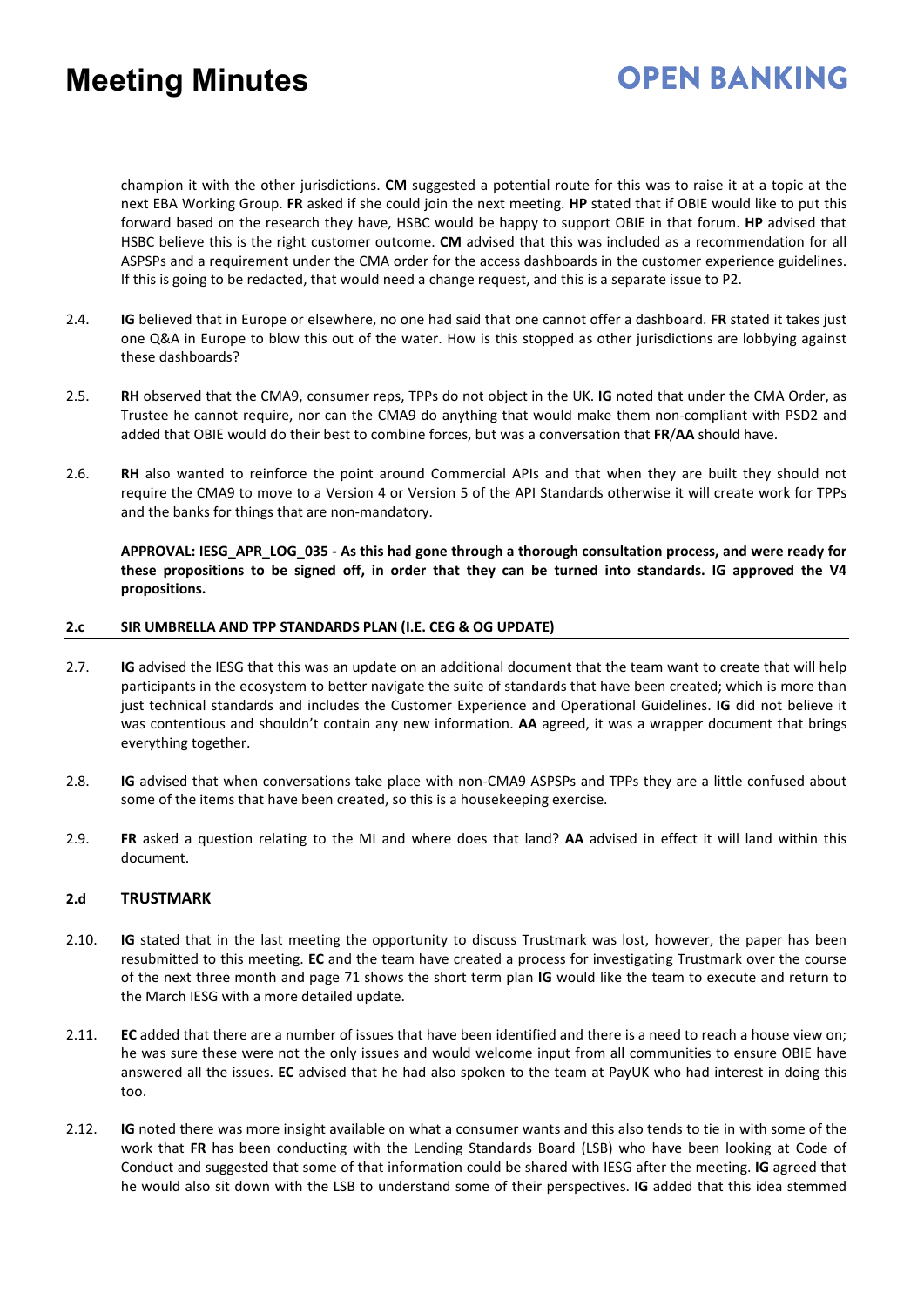### **OPEN BANKING**

from a meeting with the Heads of Retail (HoR), and was an open ended investigation, as there was nothing else comparable.

**ACTION: IESG\_2018\_301\_154 – With regards to Trustmark throwing up issues around insights from a consumer point of view, IG suggested that FR should share some of the work she has done (Code of Conduct) with the Lending Standards Board (LSB) to IESG members Due Date: 21 March 2019** 

- 2.13. **PH** advised that he was discussing this with his team and the Pay.UK services, and there was a need for something to build confidence for customers. What wasn't needed was a plethora of Trustmarks as this creates more confusion, adding it is important for OBIE and Pay.UK to be joined up.
- 2.14. **GL** advised IESG he was sceptical, and felt because the market place was fragmented it would be difficult to badge something as a regulated actor as not meeting the Trustmark would add to the confusion. **EMB** believed this would help drive everyone in the same direction and felt the Trustmark would make it easier for alignment in terms of TPPs being up-to-date with the versions of the standards etc. **GL** asked if it would be considered to put the Trustmark around the screen scraping model as most of the APSPs in Europe are going to be using screen scraping. The TPP will have half their business through an API and half through screen scraping and although not against the concept, but trying to create a wrap around for a brand that is using multiple things because that is forced on them and they have no choice, will create confusion.
- 2.15. **FR** provided feedback on recent research: Code Collaboration (Account Technologies a member of FDATA) and the LSB had done some work with leaders and representatives from the Open Banking community, that showed there is a desire for something that reaches beyond the OBIE space. **FR** added that focus has been on consumer outcomes and what consumers have been looking for. Data security and privacy came up as a concern, along with how to get conduct and ethics right in the market, and how do firms communicate effectively with consumers. **FR** noted that most of the ASPSPs will be using screen scraping which will provide a challenge and cause fragmentation in the market.
- 2.16. **IG** noted there a clearly many models of Trustmarks so an open investigation is required. **IG** requested EC progress with the plan as it set out in the paper.
- 2.17. **PM** asked in what part of OBIE governance is the work going to be done, and how do those around the table contribute. **EC** stated that OBIE will consult the same way as they do with any standards, as questions arise and are reviewed it goes through a consultation process via confluence. **EC** advised that were there is research that needs to be done; the outputs will be shared in a similar fashion. It is an open and transparent process. **IG** asked if it would be helpful to set up a kick off meeting. **EC** agreed.
- 2.18. **AL** shared **GL**'s concern, and asked if it would be useful to consider the Trustmark that is broad enough to support the Commercial APIs and encourage the market to move away from screen scraping; outside of PSD2.

**ACTION: IESG\_2018\_301\_15 - EC to arrange kick off meeting to discuss the research that needs to go into the Trustmark work, following which a consultation process via confluence would be put in place. In the interest of promoting an open and transparent process, output will be brought back to IESG in March. Due Date: 21 March 2019** 

#### **2.e COMMERCIAL APIs**

2.19. **AA** advised that OBIE will call for interest in being on a Commercial API Committee (name to be confirmed), this paper advises to be aware of that and the paper gives more detail on what is required. The final group will be ratified by IESG, no decisions will be made within OBIE; final decision ratification of the makeup of this committee will be made by IESG.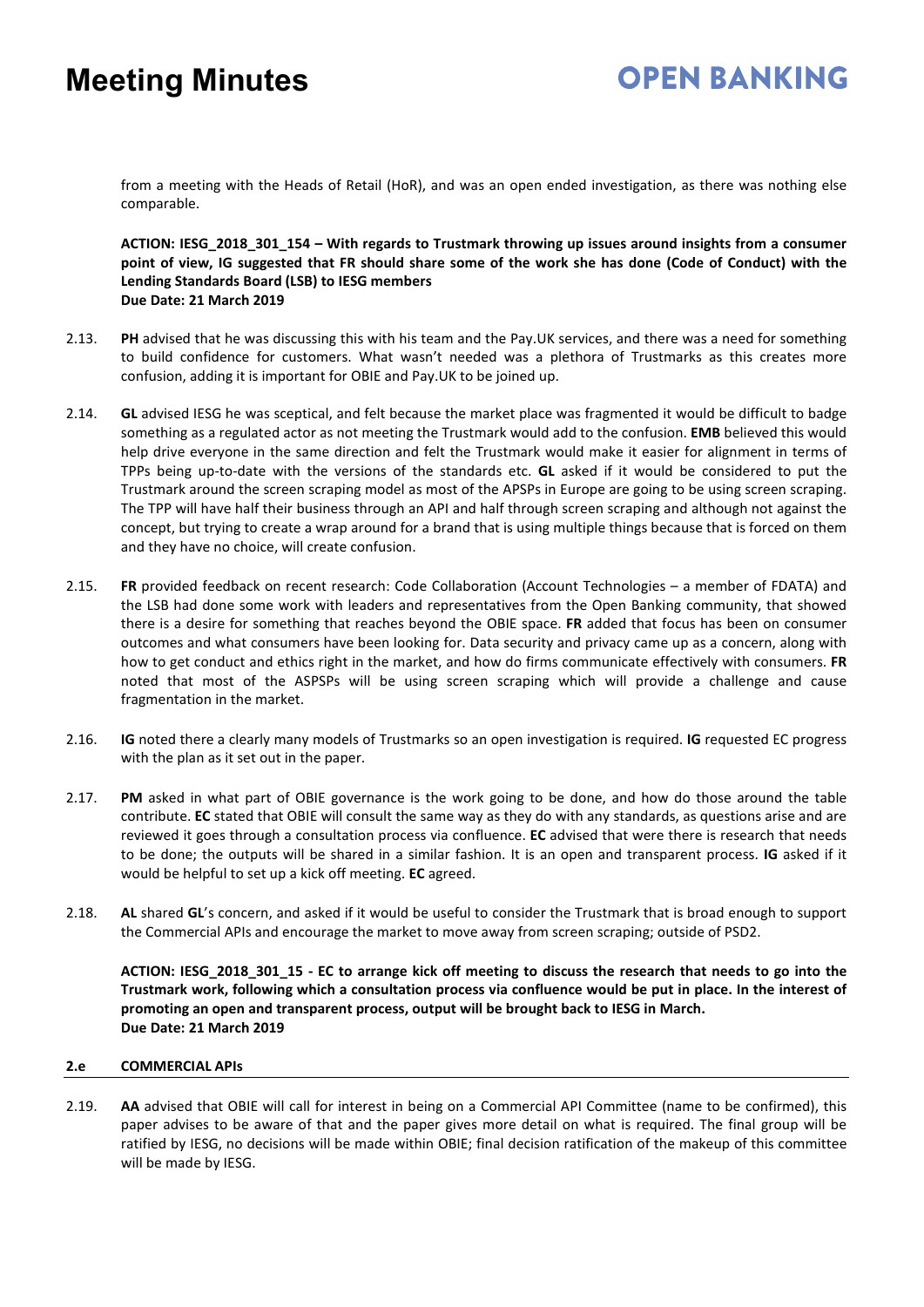2.20. **IG** touched on HPs earlier point and that one of the first things that should be reviewed is derived from the API EG recommended functionalities and any other elements that may be considered important to support the standard**.** 

**OPEN BANKING** 

- 2.21. **IG** and **AA** would be happy to have offline conversations for anyone wishing to join the group, with **AA** advising that the date of the 6 March would be extended.
- 2.22. **HP** continued to have concern around the governance point. There is an Order which asks the firms to fund CMA required objectives, the CMA9 have voluntarily agreed to extend that to PSD2 requirements; and accepted the outputs from the API Evaluation Group fall within that to make sure the standard is fully PSD2 compliant for any UK firms that want to use it. **HP** added, anything beyond that is not currently funded and has no governance framework, and was not sure that IESG has any legitimacy in deciding what should go into that pot. **HP** felt it was important not to "get ahead of ourselves" with this working group, where it has no mandate. **IG** advised that for the moment it won't look at any of those items, and there are discussions with the CMA9 to what extent they want to support it. But for the moment it is only looking at API Evaluation Group recommended functionalities, and within those, there is a need to look at priorities.
- 2.23. **HP** believed that once moving into the commercial arena, if **TS** or **GL** members are in discussions with a firm, there is an opportunity to create something for customer benefit; we can prioritise the things that are going to be done, rather than a long list of design standards which may go nowhere.
- 2.24. **FR** asked if there was a point for this group, in terms of the future governance of Open Banking; is there a plan to start having sessions at this level to work out what happens with OB; what is happening over the next few months and the rest of the year. There seems to be a level of uncertainty, which includes the existence of IESG. **FR** would like to see something that becomes a standard agenda item. **IG** suggested addressing this in the item on Future Governance of OBIE. However for the moment, this group has been put together at the request of the CMA, under the Order and will continue. There is nothing that **IG** was aware of that would rescind IESG any time soon.

#### **3 AOB**

#### **3.a P14/P15 (Account Comparison and Dashboards)**

- 3.1 **AA** thanked all for their feedback on the draft trustee letter, and provided an overview on the current status. **IG** advised the Trustee letter was presented to IESG in draft because the evaluation group proposed such material changes. **IG** wanted to seek further input. The next step is to resubmit the letter to the CMA in the next couple of days and will also then recirculate to IESG.
- 3.2 **FR** raised a point around P15, regarding onward provisioning, where data is being shared with a non-regulated party. **FR**. Asked for confirmation the onward sharing piece will be looked at, in part because it does have some implications for ASPSPs who act as AISP, because legally on that basis they could share data without secure customer authentication once it has been aggregated. **AA** agreed that it will be looked at but could not confirm when the output of that review will be. **FR** would like to look deeper into the legal framework and other aspects that would give consumers control. **GL** believed the customer experience guidelines could be updated to state "I wish to share this data" with a specific provider. **RR** added that it must be clear to the consumer that they are sharing their data outside the world of PSD2, Open Banking and the various protections and provisions that go with that. **RR** believed that this requires a separate consent as it could not be considered to be informed.
- 3.3 **IG** suggested that if anyone wants clarification on the content of the letter, please speak directly to **AA**, and advised that two parties had reverted with feedback.

#### **3.b NESTA**

3.4 **IG** advised that discussions with Nesta were progressing well. At February IESG we outlined the proposal and Nesta have agreed to it. **GL** had suggested involving the Edinburgh resource in supporting the challenge and that is being worked through at the moment.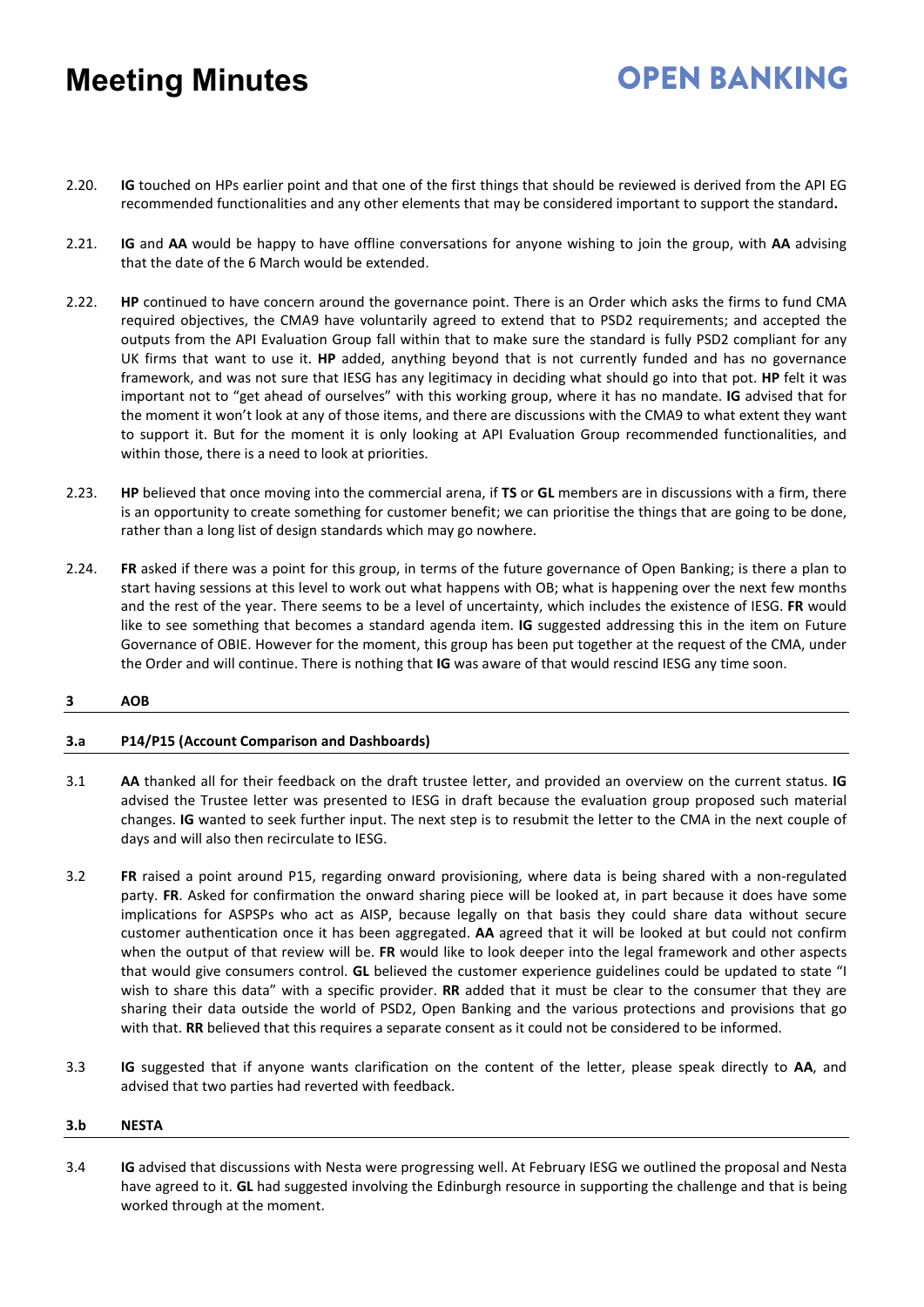3.5 **GL** advised the overall approach to this seems to be well thought through, however there are a few items that still need work and those discussions are taking place with OBIE and the FCA on core requirements and participant ethics.

**OPEN BANKING** 

- 3.6 **IG** proposed to bring a final paper defining the shape of what this looks like; either at the next steering group, where it can be formally agreed or it can be circulated beforehand for comments before formal agreement. **IG** confirmed that no trigger had been pulled on an open up challenge for consumer yet; but the discussions are progressing.
- 3.7 **GL** is going to write directly to the CMA9 to give them context, which includes a defined data safe haven, a safe place that data can be shared with a legal parameter around it that enables research to be undertaken. **GL** advised that this will enable the Nesta challenge to be underpinned by highly sophisticated capabilities and allow perpetuation for firms coming in, in the future and to help the regulators look at ethics, how AI will be used in markets to prevent discrimination and a variety of other use cases.
- 3.8 **IG** suggested for an email on this and circulate to all, and explain in more detail what is meant by a data safe haven and the links to the Nesta piece.

#### **3.c FUTURE OF OBIE**

- 3.9 **IG** summarised the recent meeting: it was the second meeting that a subgroup of IESG had held, plus there were guests invited to the session. The first session in 2018 was a broad discussion, whereby people expressed their views on what could be the right outcome. The most recent session this week, was one where we talked in more concrete terms about different scenarios available to the OBIE. It was helpfully informed by a conversation that OBIE and Pay.UK had had a few weeks prior, where we worked through all of the functionality of OBIE and tried to understand what the issues where for moving them over to Pay.UK. Also covered was a conversation that the regulators had about some of the options available to OBIE. **IG** advised the recent conversations were very open and there was intent to explore different options and a sharing of perspectives. Next steps were created, and the team understood they were not a decision making or governance body, just a forum for discussion. It was noted that one of the specific actions was two representatives from the CMA9 were going to go back to the other CMA9 to bring them up to speed (RR and Luke Ryder from Barclays), another action was for the OBIE to have session two with Pay.UK which is happening next week, and will try to solve the issues identified in the first meeting. Finally, **GL** was going to prepare a draft, consultative policy paper around what Open Finance means more broadly for the TPP community badged as FDATA.
- 3.10 **GL** stated that the idea was to build a skeleton design of what Open Finance would look like, its componentry, which of the assets may be reused and how one would try to design that to make it less fragmented. **GL** stated that consultation from key stakeholders and trade association from different corners of the market would be required. **GL** advised that DWP are working on something, trade associations like TISA, Open Savings and Investments etc. are working on things in the Open Finance domain. **GL** advised that many TPPs in the market are using a variety of assets from different sources and we don't want this to fragment away to different liability models, different dispute resolution mechanics for the same customer's data. **GL** stated the policy paper will be designed to step through from a logical perspective centred on the customers' needs and how to build this out and would be followed by a meeting to flesh it out and finalise.
- 3.11 **IG** suggested liaising with **AA** for further details on views or papers.

#### **3.d MASTERCARD**

- 3.12 **GL** asked if any of the CMA9 were not planning on using the OBIE Dispute Management System (DMS). **FR** asked if any of the CMA9 planning on using the MasterCard DMS offering.
- 3.13 **GL** stated discussions had taken place around having one mediocre DMS, would be better than ten really good ones. **GL** believed everyone agreed that if two TPPs were using different split resolution capabilities, and linking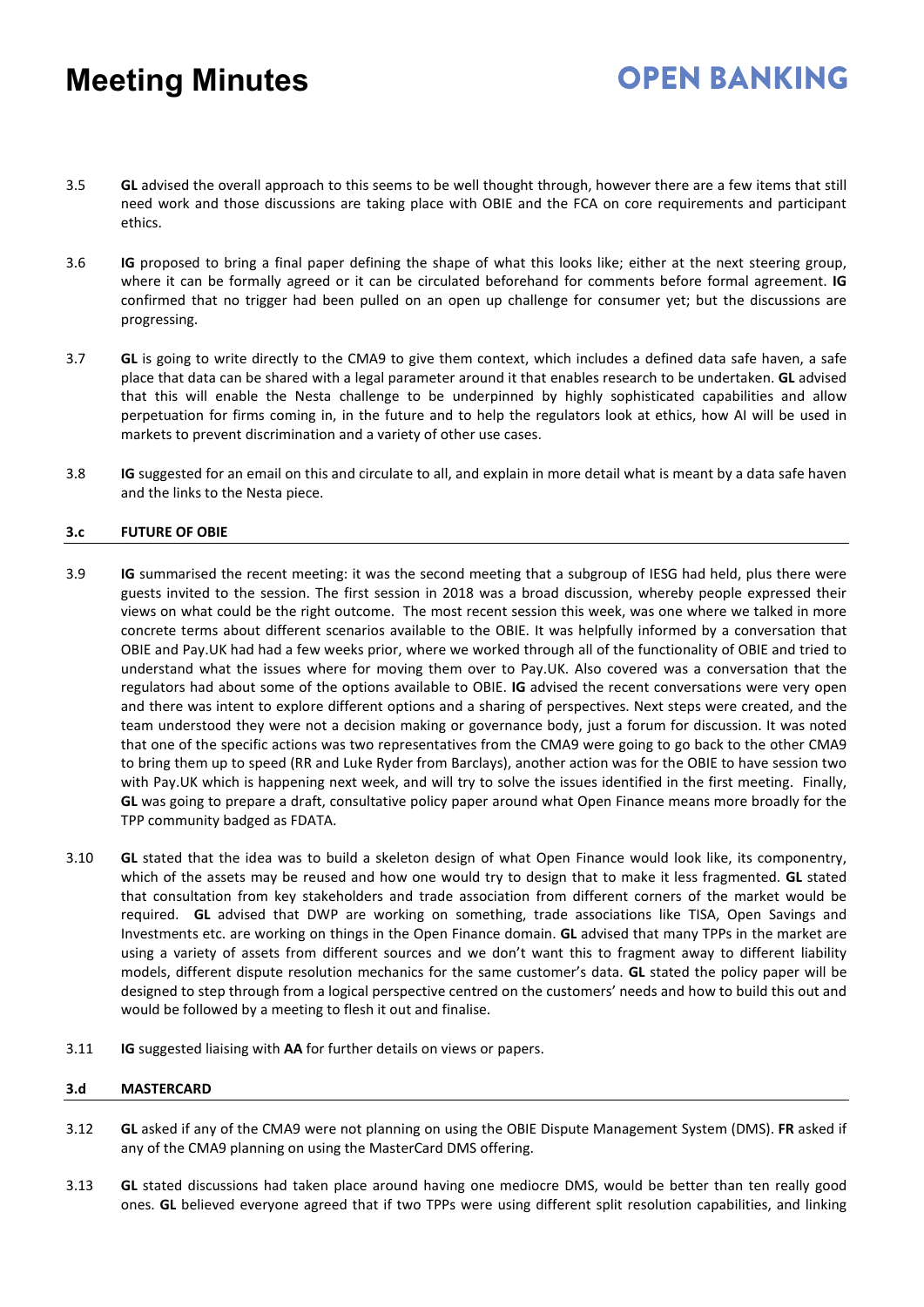## **OPEN BANKING**

through to banks that were also using different DMS mechanics; the ability for the customer to navigate through that process would be zero. **GL** added that MasterCard have recently announced an industry consultation to create the DMS for the PSD2 marketplace, and 90% plus of the transactional volume is spoken for in this room today. **GL** preferred that the work OBIE has already done is not wasted, but would rather have MasterCard own it than have two, he added that he would prefer OB own it as it is in a neutral space and involves all of the community and it would also be preferable to only have one resolution mechanic.

- 3.14 **IG** stated that it was explicit in the Order that the CMA9 build a customer redress mechanism, under the auspices of the OBIE.
- 3.15 **FR** stated that there was no requirement for them to use it and was a question that was asked by one of the CMA9 in a previous meeting. **FR** believed because it was voluntary there was no requirement to use it.
- 3.16 **RR** didn't believe the CMA9 hands were bound; if, individually or collectively it is decided the MasterCard is the better way to go, it sounds like the CMA9 can discharge their obligation through OBIE and select the MasterCard proposition. **IG** stated that only with express approval of the Trustee. **RR** added that there was a need to understand what was best for the customer and then work out the next steps and if there was agreement that this was the correct way to go, it is in your gift as the Trustee to decide that it is a reasonable discharge of our obligations. **RR** believed it was worth taking a look at, but agreed with **GL**'s point around standardisation.
- 3.17 **GL** was concerned that the customers interests might not be looked after and with another commercial entity putting their hand up, it's not in the competitive domain and if they end up taking market share off TPPs, that doesn't interact with the OBIE version then it would be a bad customer outcome.
- 3.18 **PH** questioned the point about standards and rules for a DMS service into the market, and didn't believe that it could be said that there will always be one system/capability that sits within this growing ecology.
- 3.19 **IG** agreed with RR/PH/GL, the right thing needs to be done for the customer, but as far as he was concerned the CMA Order is absolutely explicit, the CMA9 have to build a customer redress mechanism, if we decide that we want to use MasterCard, or decide to set a standard and allow commercial entities to build against our standards, that discussion can take place. **IG** would be very surprised if any of the CMA9 were undertaking this without consulting with him first. **MCH** commented on the irony in that MasterCard were included in the original short list proposal but was quickly discounted.
- 3.20 **IG** asked the CMA9 to respond to him, quickly and directly if they are planning on using anything other than has already been agreed with regards to the DMS.
- 3.21 **HP** wanted it noted that HSBC had not had any conversations with MasterCard and have no intention of doing so.
- 3.22 **IG** reiterated to let him know ASAP and would be requesting that IC raise this matter in the bilaterals and add to the agendas.
- 3.23 **FR** pointed out that as OBIE own the DMS system, data can be collected. As soon as another entity is used, no data would be available, but it is helpful to see complaint data. **FR** would look to seek reassurance from MasterCard that this data would be available.
- 3.24 **RR** was confident that LBG were not in discussion.
- 3.25 **PH** shared a concern about asking institutions to declare something that is commercially sensitive.
- 3.26 **DG** confirmed RBS were intending to use the OBIE DMS platform.